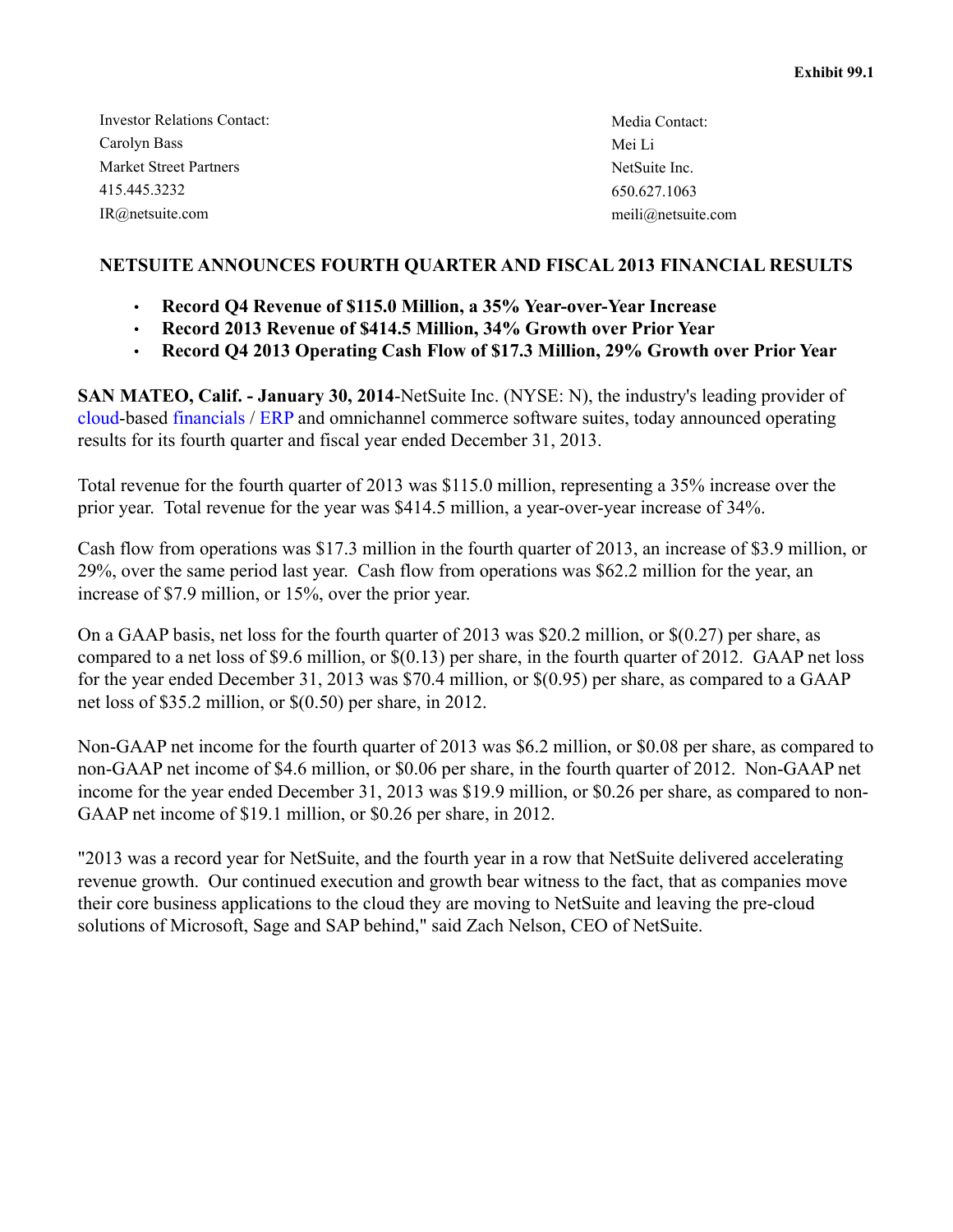# **Conference Call**

In conjunction with this announcement, NetSuite will host a conference call at 2:00 p.m. PST (5:00 p.m. EST) today to discuss the company's fourth quarter and fiscal 2013 financial results, and our outlook for the first quarter and fiscal 2014. A live audio webcast and replay of the call, together with detailed financial information, will be available in the Investor Relations section of NetSuite's website at www.netsuite.com/investors. The live call can be accessed by dialing 855-812-1881 (U.S.) or 817-385-7868 (outside the U.S.) and referencing passcode: 35613814. A replay of the call can also be accessed by dialing 855-859-2056 (U.S.) or 404-537-3406 (outside the U.S.), and referencing passcode: 35613814.

# **About NetSuite**

NetSuite Inc. is the industry's leading provider of cloud-based financials / Enterprise Resource Planning (ERP) and omnichannel commerce software suites. In addition to financials/ERP software suites, NetSuite offers a broad suite of applications, including accounting, Customer Relationship Management (CRM), Professional Services Automation (PSA) and ecommerce that enables companies to manage most of their core business operations in its single integrated suite. NetSuite software allows businesses to automate operations, streamline processes and access real-time business information anytime, anywhere. For more information about NetSuite, please visit www.netsuite.com.

# **Cautionary Note Regarding Forward-Looking Statements**

This press release and NetSuite's scheduled conference call contain forward-looking statements within the meaning of Section 27A of the Securities Act of 1933 and Section 21E of the Securities Exchange Act of 1934 relating to, among other things, expectations, plans, prospects and financial results for NetSuite, including, but not limited to, our expectations regarding our products, market demand, future revenue, earnings and market share growth. These forward-looking statements are based upon the current expectations and beliefs of NetSuite's management as of the date of this press release and conference call, and are subject to certain risks and uncertainties that could cause actual results to differ materially from those described in the forward-looking statements. All forward-looking statements made in this press release and during the conference call are based on information available to us as of the date thereof, and NetSuite disclaims any obligation to update these forward-looking statements.

In particular, the following factors, among others, could cause results to differ materially from those expressed or implied by such forward-looking statements: the market for on-demand services may develop more slowly than expected or than it has in the past; continued adverse and unpredictable macroeconomic conditions or reduced investments in on-demand applications and information technology spending; quarterly operating results may fluctuate more than expected; unexpected disruptions of service at one or more of our data centers may occur; a security breach may impact operations; risks associated with material defects or errors in our software or the effect of undetected computer viruses could impact operations; the risk of technological developments and innovations by others; our ability to successfully identify other businesses and technologies for acquisition that will complement our business and the ability to successfully acquire and integrate those businesses and technologies; the risk of loss of power or disruption in Internet service; failure to manage growth and effectively scale the organization; failure to protect and enforce our intellectual property rights; assertions by third parties that we infringe their intellectual property rights; the ability to manage operations when faced with competitive pricing and marketing strategies by competitors or changing macro-economic conditions; the risk of losing key employees; evolving government regulation of the Internet and ecommerce; changes to current accounting rules; changes in foreign exchange rates; and general political or destabilizing events, including war, conflict or acts of terrorism; and other risks and uncertainties.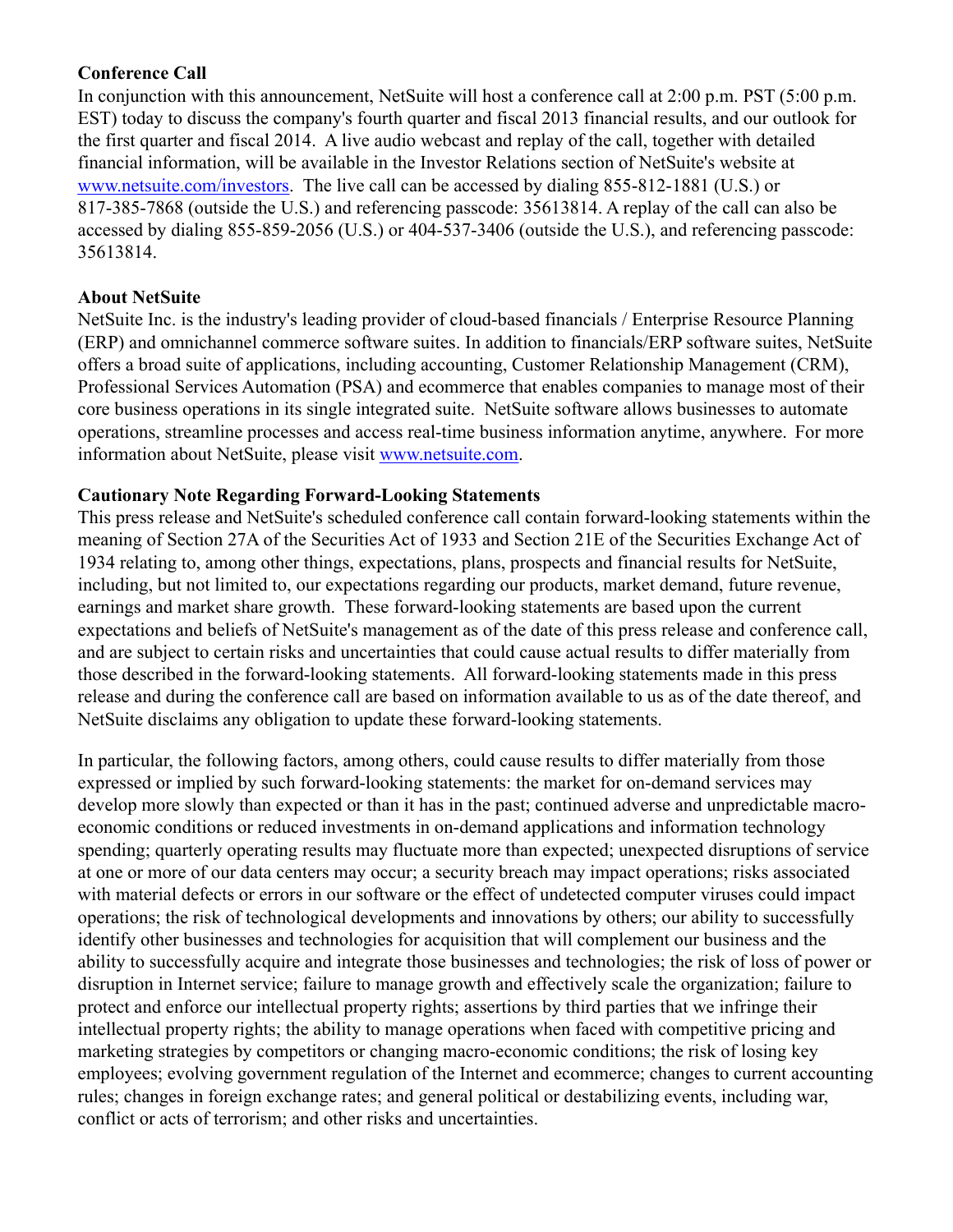Customers who purchase our services should make sure the decisions are based on features that are currently available. Please be advised that any unreleased services or features from NetSuite referenced in today's discussion or other public statements are not currently available and may not be delivered on time or at all.

For a detailed discussion of these and other cautionary statements, please refer to the risk factors discussed in filings with the U.S. Securities and Exchange Commission ("SEC"), including but not limited to our Annual Report on Form 10-K filed on February 28, 2013, Quarterly Report on Form 10-Q filed on October 30, 2013 and any subsequently filed reports on Forms 10-K, 10-Q and 8-K. All documents are available through the SEC's Electronic Data Gathering Analysis and Retrieval system ("EDGAR") at www.sec.gov or NetSuite's website at www.netsuite.com.

# **Non-GAAP Financial Measures**

Our stated results include certain non-GAAP financial measures, including non-GAAP operating income, net income, weighted average shares outstanding, and net income per share. Non-GAAP operating income excludes expenses related to stock-based compensation expense, amortization of intangible assets, and transaction costs for business combinations. Non-GAAP net income excludes expenses related to stock-based compensation expense, amortization of intangible assets, transaction costs for business combinations, non-cash interest expense on convertible debt and income tax benefits associated with business combinations. Non-GAAP operating income and non-GAAP net income exclude these expenses as they are often excluded by other companies to help investors understand the operational performance of their business, and in the case of stock-based compensation, can be difficult to predict. We believe these adjustments provide useful comparative information to investors.

We consider these non-GAAP financial measures to be important because they provide useful measures of our operating performance and are used by our management for that purpose. In addition, investors often use measures such as these to evaluate the operating performance of a company. Non-GAAP results are presented for supplemental informational purposes only for understanding our operating results. The non-GAAP results should not be considered a substitute for financial information presented in accordance with generally accepted accounting principles, and may be different from non-GAAP measures used by other companies.

A copy of this press release can be found on our Investor Relations website at www.netsuite.com/ investors. The contents of the website are not incorporated by reference into this press release.

NOTE: NetSuite and the NetSuite logo are service marks of NetSuite Inc.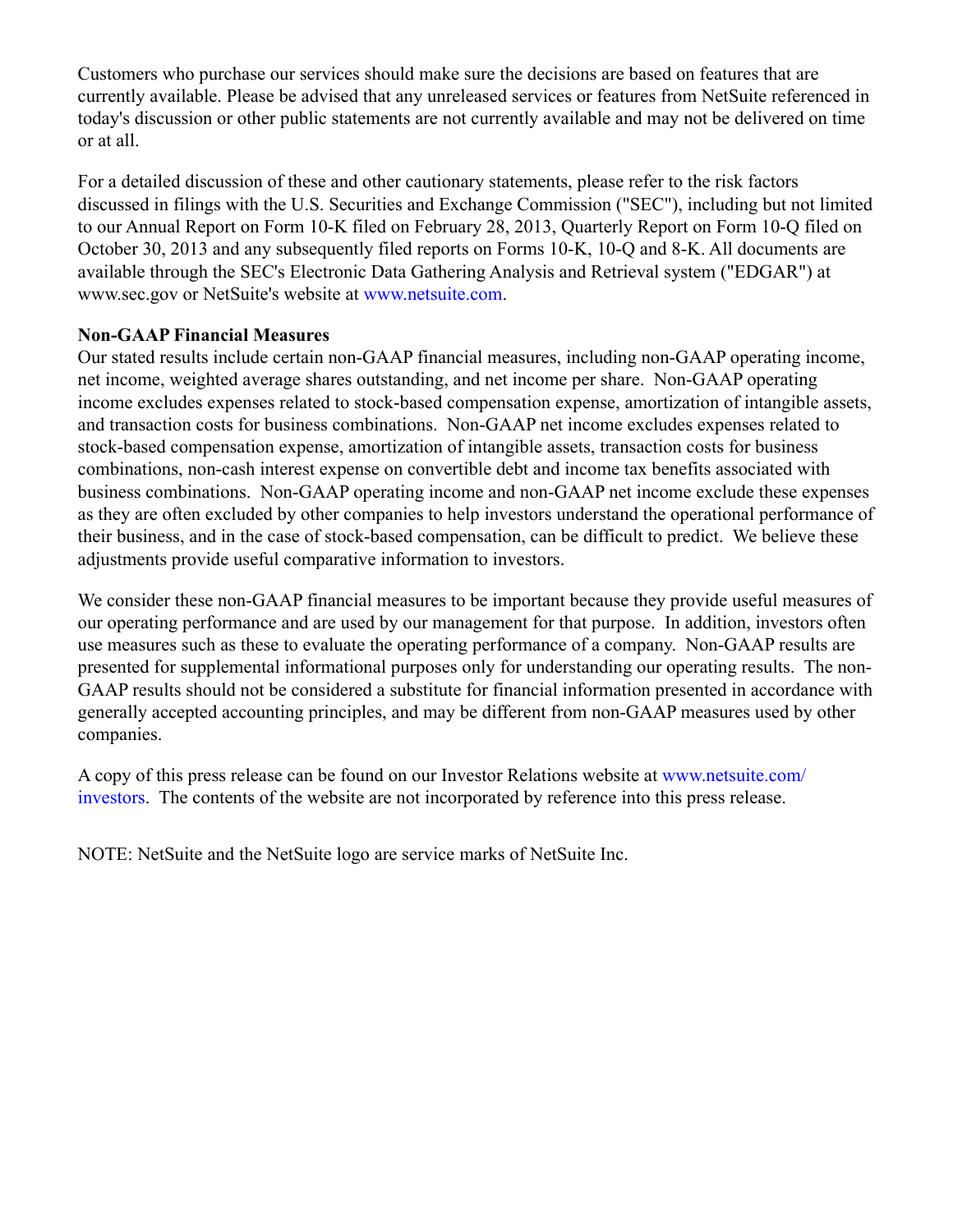### **NetSuite Inc. Condensed Consolidated Balance Sheets** *(dollars in thousands) (unaudited)*

|                                                                                                                          | December 31,              |            |              |            |  |
|--------------------------------------------------------------------------------------------------------------------------|---------------------------|------------|--------------|------------|--|
|                                                                                                                          |                           | 2013       |              | 2012       |  |
| <b>Assets</b>                                                                                                            |                           |            |              |            |  |
| Current assets:                                                                                                          |                           |            |              |            |  |
| Cash and cash equivalents                                                                                                | \$                        | 451,577    | \$           | 185,859    |  |
| Accounts receivable, net of allowances of \$833 and \$701 as of December 31, 2013<br>and December 31, 2012, respectively |                           | 86,818     |              | 64,861     |  |
| Deferred commissions                                                                                                     |                           | 38,187     |              | 26,959     |  |
| Other current assets                                                                                                     |                           | 22,622     |              | 9,049      |  |
| Total current assets                                                                                                     |                           | 599,204    |              | 286,728    |  |
| Property and equipment, net                                                                                              |                           | 48,183     |              | 27,210     |  |
| Deferred commissions, non-current                                                                                        |                           | 8,405      |              | 4,784      |  |
| Goodwill                                                                                                                 |                           | 84,478     |              | 35,661     |  |
| Other intangible assets, net                                                                                             |                           | 20,460     |              | 12,420     |  |
| Other assets                                                                                                             |                           | 11,669     |              | 2,972      |  |
| Total assets                                                                                                             | \$                        | 772,399    | \$           | 369,775    |  |
| Liabilities and total equity                                                                                             |                           |            |              |            |  |
| Current liabilities:                                                                                                     |                           |            |              |            |  |
| Accounts payable                                                                                                         | $\boldsymbol{\mathsf{S}}$ | 4,838      | $\sqrt{\ }$  | 3,476      |  |
| Deferred revenue                                                                                                         |                           | 211,694    |              | 154,051    |  |
| Accrued compensation                                                                                                     |                           | 24,535     |              | 18,806     |  |
| Accrued expenses                                                                                                         |                           | 21,721     |              | 11,974     |  |
| Other current liabilities                                                                                                |                           | 16,776     |              | 9,948      |  |
| Total current liabilities                                                                                                |                           | 279,564    |              | 198,255    |  |
| Long-term liabilities:                                                                                                   |                           |            |              |            |  |
| Convertible 0.25% senior notes, net                                                                                      |                           | 254,038    |              |            |  |
| Deferred revenue, non-current                                                                                            |                           | 12,913     |              | 7,365      |  |
| Other long-term liabilities                                                                                              |                           | 15,832     |              | 5,386      |  |
| Total long-term liabilities                                                                                              |                           | 282,783    |              | 12,751     |  |
| <b>Total liabilities</b>                                                                                                 |                           | 562,347    |              | 211,006    |  |
| Total equity:                                                                                                            |                           |            |              |            |  |
| Common stock                                                                                                             |                           | 751        |              | 727        |  |
| Additional paid-in capital                                                                                               |                           | 658,717    |              | 535,853    |  |
| Accumulated other comprehensive income                                                                                   |                           | (246)      |              | 950        |  |
| Accumulated deficit                                                                                                      |                           | (449, 170) |              | (378, 761) |  |
| Total equity                                                                                                             |                           | 210,052    |              | 158,769    |  |
| Total liabilities and total equity                                                                                       | $\mathbb S$               | 772,399    | $\mathbb{S}$ | 369,775    |  |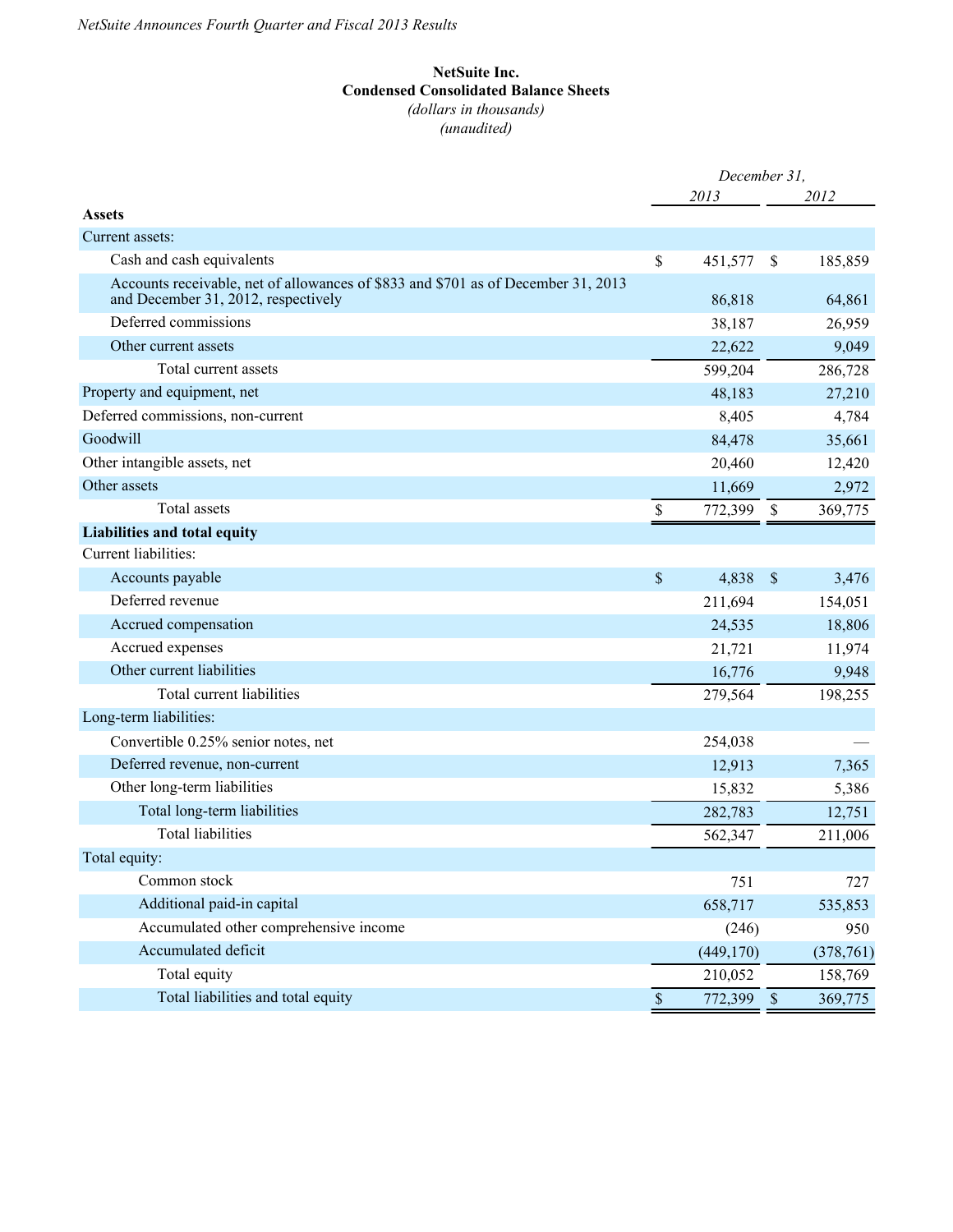*NetSuite Announces Fourth Quarter and Fiscal 2013 Results*

## **NetSuite Inc. Condensed Consolidated Statements of Operations**

*(dollars and shares in thousands, except per share amounts) (unaudited)*

|                                                                                     | <u>December 31,</u> | Three months ended  |                          | Twelve months ended<br><u>December 31,</u> |  |
|-------------------------------------------------------------------------------------|---------------------|---------------------|--------------------------|--------------------------------------------|--|
|                                                                                     | 2013                | 2012                | 2013                     | 2012                                       |  |
| Revenue:                                                                            |                     |                     |                          |                                            |  |
| Subscription and support                                                            | 93,562              | 68,534<br>-S        | 333,556<br><sup>\$</sup> | 252,903<br>-S                              |  |
| Professional services and other                                                     | 21,446              | 16,472              | 80,952                   | 55,922                                     |  |
| Total revenue                                                                       | 115,008             | 85,006              | 414,508                  | 308,825                                    |  |
| Cost of revenue:                                                                    |                     |                     |                          |                                            |  |
| Subscription and support (1)                                                        | 15,167              | 11,135              | 55,269                   | 41,857                                     |  |
| Professional services and other (1)                                                 | 21,784              | 15,488              | 79,925                   | 53,706                                     |  |
| Total cost of revenue                                                               | 36,951              | 26,623              | 135,194                  | 95,563                                     |  |
| Gross profit                                                                        | 78,057              | 58,383              | 279,314                  | 213,262                                    |  |
| Operating expenses:                                                                 |                     |                     |                          |                                            |  |
| Product development (1)                                                             | 22,886              | 14,429              | 78,312                   | 52,739                                     |  |
| Sales and marketing (1)                                                             | 57,053              | 42,563              | 210,079                  | 154,294                                    |  |
| General and administrative (1)                                                      | 14,287              | 10,134              | 51,693                   | 38,469                                     |  |
| Total operating expenses                                                            | 94,226              | 67,126              | 340,084                  | 245,502                                    |  |
| Operating loss                                                                      | (16, 169)           | (8, 743)            | (60, 770)                | (32, 240)                                  |  |
| Other income / (expenses) and income<br>taxes, net $(1)$                            | (4,042)             | (878)               | (9,639)                  | (2,989)                                    |  |
| Net loss                                                                            | (20, 211)           | (9,621)             | (70, 409)                | (35, 229)                                  |  |
| Net loss per share                                                                  | S<br>(0.27)         | $(0.13)$ \$<br>- \$ | (0.95)                   | (0.50)                                     |  |
| Weighted average number of shares<br>used in computing net loss per common<br>share | 74,851              | 71,977              | 74,085                   | 70,713                                     |  |

(1) Includes stock-based compensation expense, amortization of intangible assets, transaction costs for business combinations, non-cash interest expense on convertible debt and income tax benefits associated with business combinations as follows:

|                                                    | Three months ended<br>December 31. |        |     |        | Twelve months ended<br>December 31. |        |               |        |  |
|----------------------------------------------------|------------------------------------|--------|-----|--------|-------------------------------------|--------|---------------|--------|--|
|                                                    |                                    | 2013   |     | 2012   |                                     | 2013   | 2012          |        |  |
| Cost of revenue:                                   |                                    |        |     |        |                                     |        |               |        |  |
| Subscription and support                           | \$                                 | 1,733  | -\$ | 1,135  | - \$                                | 6,135  | - \$          | 4,691  |  |
| Professional services and other                    |                                    | 2,345  |     | 1,612  |                                     | 8,834  |               | 5,978  |  |
| Operating expenses:                                |                                    |        |     |        |                                     |        |               |        |  |
| Product development                                |                                    | 6,427  |     | 3,999  |                                     | 23,543 |               | 15,301 |  |
| Sales and marketing                                |                                    | 7,369  |     | 4,283  |                                     | 26,749 |               | 16,588 |  |
| General and administrative                         |                                    | 5,675  |     | 3,148  |                                     | 19,123 |               | 11,803 |  |
| Other income / (expenses) and income<br>taxes, net |                                    | 2,875  |     |        |                                     | 5,935  |               |        |  |
| Total                                              |                                    | 26,424 |     | 14.177 | <b>S</b>                            | 90.319 | <sup>\$</sup> | 54,361 |  |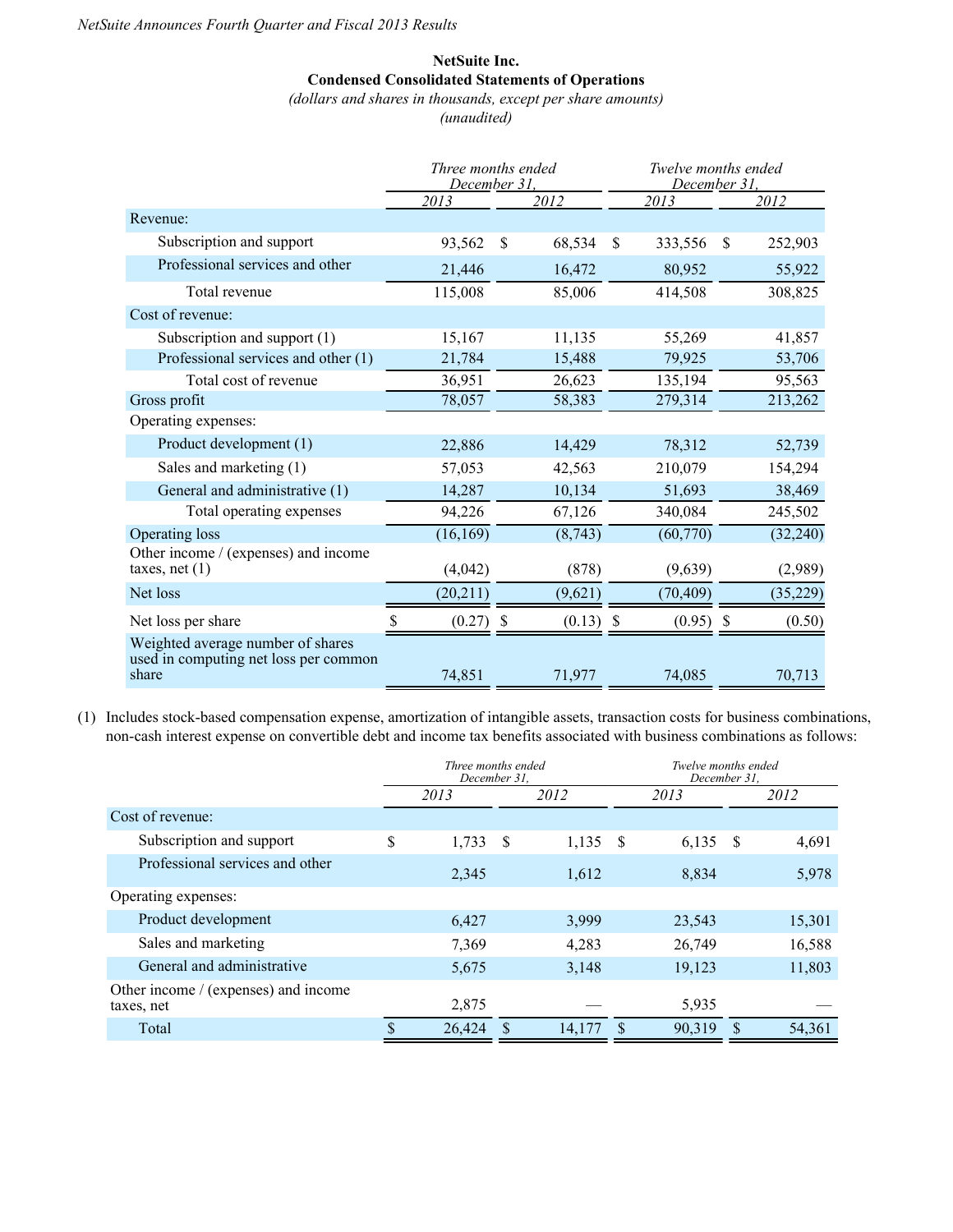### **NetSuite Inc. Reconciliation of Net Loss Per Share to Non-GAAP Net Income Per Share**

*(dollars and shares in thousands, except per share amounts)*

*(unaudited)*

|                                                                                                                                                        | Three months ended<br>December 31, |               |                          | Twelve months ended<br>December 31, |                          |                |                         |           |  |
|--------------------------------------------------------------------------------------------------------------------------------------------------------|------------------------------------|---------------|--------------------------|-------------------------------------|--------------------------|----------------|-------------------------|-----------|--|
|                                                                                                                                                        |                                    | 2013          |                          | 2012                                | 2013                     |                |                         | 2012      |  |
| Reconciliation between GAAP<br>operating loss and non-GAAP<br>operating income:                                                                        |                                    |               |                          |                                     |                          |                |                         |           |  |
| Operating loss                                                                                                                                         | $\mathsf{\$}$                      | $(16,169)$ \$ |                          | $(8,743)$ \$                        |                          | $(60,770)$ \$  |                         | (32, 240) |  |
| Reversal of non-GAAP expenses:                                                                                                                         |                                    |               |                          |                                     |                          |                |                         |           |  |
| Stock-based compensation and<br>amortization of capitalized<br>stock-based compensation (a)                                                            |                                    | 20,235        |                          | 12,503                              |                          | 74,165         |                         | 48,442    |  |
| Amortization of intangible<br>assets and business combination<br>costs(b)                                                                              |                                    | 3,314         |                          | 1,674                               |                          | 10,219         |                         | 5,919     |  |
| Non-GAAP operating<br>income                                                                                                                           | S                                  | 7,380         | S                        | 5,434                               |                          | 23,614         | S                       | 22,121    |  |
| <b>Numerator:</b>                                                                                                                                      |                                    |               |                          |                                     |                          |                |                         |           |  |
| Reconciliation between GAAP net<br>loss and non-GAAP net income:                                                                                       |                                    |               |                          |                                     |                          |                |                         |           |  |
| Net loss                                                                                                                                               | \$                                 | $(20,211)$ \$ |                          | $(9,621)$ \$                        |                          | $(70, 409)$ \$ |                         | (35,229)  |  |
| Stock-based compensation and<br>amortization of capitalized<br>stock-based compensation (a)                                                            |                                    | 20,235        |                          | 12,503                              |                          | 74,165         |                         | 48,442    |  |
| Amortization of intangible<br>assets and business combination<br>costs(b)                                                                              |                                    | 3,314         |                          | 1,674                               |                          | 10,219         |                         | 5,919     |  |
| Non-cash interest expense on<br>convertible debt (c)                                                                                                   |                                    | 3,138         |                          |                                     |                          | 7,317          |                         |           |  |
| Income tax benefit associated<br>with business combinations (d)                                                                                        |                                    | (263)         |                          |                                     |                          | (1,382)        |                         |           |  |
| Non-GAAP net income                                                                                                                                    | \$                                 | 6,213         | \$                       | 4,556                               | \$                       | 19,910         | \$                      | 19,132    |  |
| Denominator:                                                                                                                                           |                                    |               |                          |                                     |                          |                |                         |           |  |
| Reconciliation between GAAP and<br>non-GAAP weighted average shares<br>used in computing basic and diluted<br>net income / (loss) per common<br>share: |                                    |               |                          |                                     |                          |                |                         |           |  |
| Weighted average number of<br>shares used in computing net<br>loss per common share                                                                    |                                    | 74,851        |                          | 71,977                              |                          | 74,085         |                         | 70,713    |  |
| Effect of dilutive securities<br>(stock options and restricted<br>stock awards) (e)                                                                    |                                    | 1,859         |                          | 2,999                               |                          | 2,206          |                         | 3,461     |  |
| Non-GAAP weighted<br>average shares used in<br>computing non-GAAP net<br>income per common share                                                       |                                    | 76,710        |                          | 74,976                              |                          | 76,291         |                         | 74,174    |  |
| GAAP net loss per share                                                                                                                                | $\overline{\mathcal{S}}$           | (0.27)        | $\overline{\mathcal{S}}$ | (0.13)                              | $\overline{\mathcal{S}}$ | (0.95)         | \$                      | (0.50)    |  |
| Non-GAAP net income per share                                                                                                                          | $\overline{\$}$                    | 0.08          | $\overline{\mathcal{S}}$ | 0.06                                | $\overline{\mathcal{S}}$ | 0.26           | $\overline{\mathbb{S}}$ | 0.26      |  |
|                                                                                                                                                        |                                    |               |                          |                                     |                          |                |                         |           |  |

### *Use of Non-GAAP Financial Measures*

To supplement our condensed consolidated financial statements presented on a GAAP basis, NetSuite uses non-GAAP measures of operating income, net income, weighted average shares outstanding and net income per share, which are adjusted to exclude stock-based compensation expense, amortization of acquisition-related intangible assets, transaction costs for business combinations, non-cash interest expense on convertible debt and income tax benefits associated with business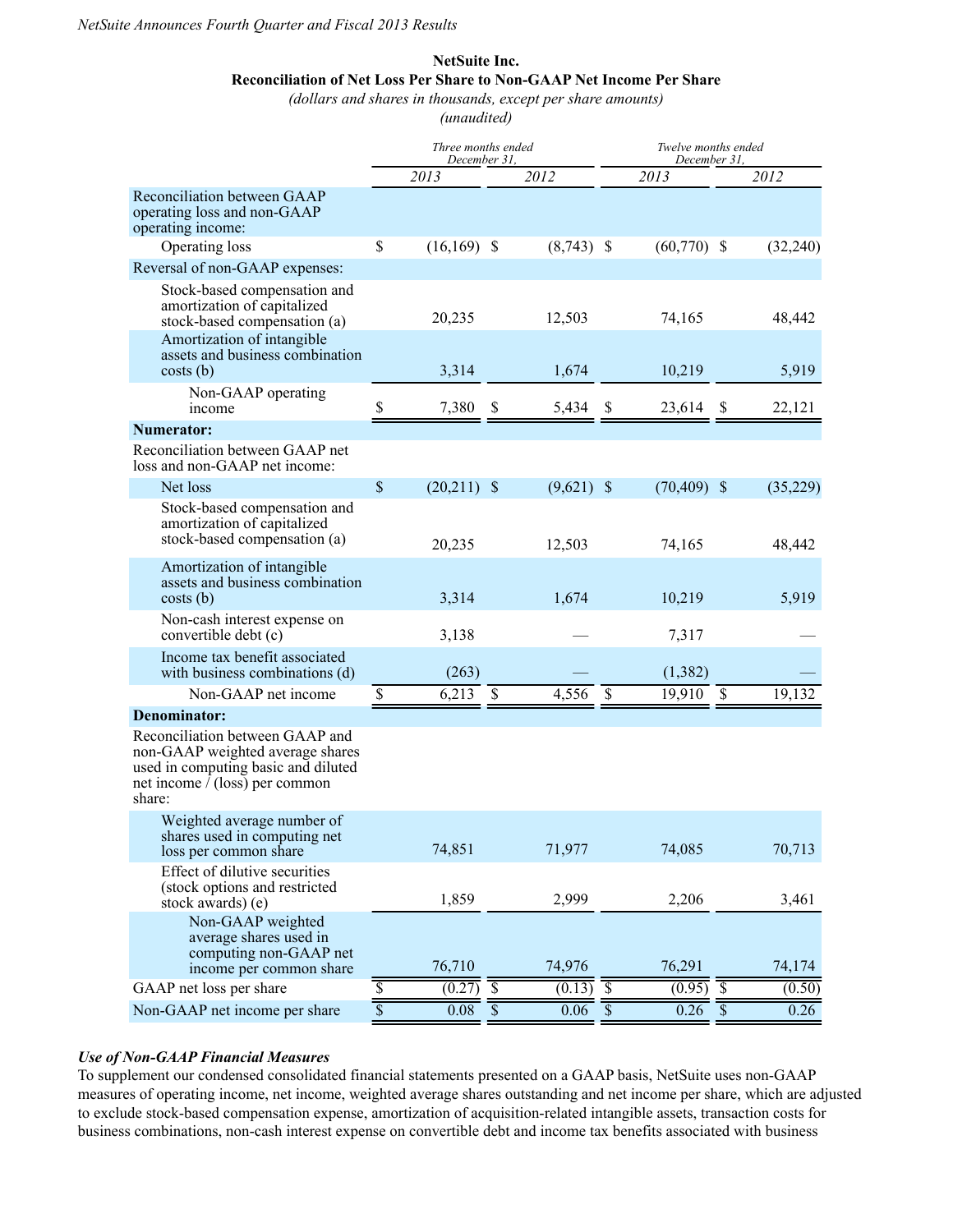#### *NetSuite Announces Fourth Quarter and Fiscal 2013 Results*

combinations and includes dilutive shares where applicable. We believe these adjustments are appropriate to enhance an overall understanding of our past financial performance and also our prospects for the future.

These adjustments to our current period GAAP results are made with the intent of providing both management and investors a more complete understanding of NetSuite's underlying operating results and trends and our marketplace performance.

The non-GAAP results are an indication of our baseline performance that are considered by management for the purpose of making operational decisions. In addition, these non-GAAP results are the primary indicators management uses as a basis for our planning and forecasting of future periods. The presentation of this additional information is not meant to be considered in isolation or as a substitute for operating loss, net loss or basic and diluted net loss per share prepared in accordance with generally accepted accounting principles in the United States. Non-GAAP financial measures are not based on a comprehensive set of accounting rules or principles and are subject to limitations.

While a large component of our expense in certain periods, we believe investors may want to exclude the effects of these items in order to compare our financial performance with that of other companies and between time periods:

- (a) Stock-based compensation is a non-cash expense accounted for in accordance with FASB ASC Topic 718. We believe that the exclusion of stock-based compensation expense allows for financial results that are more indicative of our operational performance and provide for a useful comparison of our operating results to prior periods and to our peer companies because stock-based compensation expense varies from period to period and company to company due to such things as differing valuation methodologies and changes in stock price. Additionally, we capitalize equity based compensation costs in connection with our capitalization of internally developed software costs. These equity based compensation costs are included in cost of revenue when the internally developed software costs are amortized. As such, we included these costs in the stock-based compensation line item to determine both non-GAAP operating income and non-GAAP net income.
- (b) Amortization of intangible assets and transaction costs related to business combinations resulted principally from mergers and acquisitions. Expense for the amortization of intangible assets is a non-cash item, and we believe the exclusion of this amortization expense provides for a useful comparison of our operating results to prior periods and to our peer companies. In Q2 2012, certain customers acquired in a previous business combination transitioned from their legacy service offering to a NetSuite service offering or terminated their service completely. As a result, we recorded a \$401,000 impairment charge related to the legacy product's developed technology intangible asset. This impairment charge is included in amortization of intangible assets. Business combinations result in non-continuing operating expenses which would not otherwise have been incurred by us in the normal course of our business operations. We believe the exclusion of acquisition related expense items allows for financial results that are more indicative of our continuing operations and provide for a useful comparison of our operating results to prior periods and to our peer companies.
- (c) During the second quarter of 2013, we issued \$310.0 million in senior convertible debt with a coupon interest rate of 0.25%. Interest is paid semiannually on June 1 and December 1 over the five year term of the debt. In connection with this convertible debt, we are required to recognize non-cash interest expense, including debt transaction costs, in accordance with the authoritative accounting guidance for convertible debt that may be settled in cash. We exclude this incremental non-cash interest expense, including debt transaction costs, for purposes of calculating non-GAAP net income and non-GAAP net income per share. We believe that excluding these expenses from our non-GAAP measures is useful to investors because the incremental interest expense does not represent a cash outflow for the company and the debt transactions cost do not represent a cash outflow for the company except in the period the debt was issued and therefore both are not indicative of our continuing operations or meaningful in evaluating current versus past business results. Finally, we believe that non-GAAP measures of profitability that exclude non-cash interest expense and debt transaction costs are widely used by analysts and investors.
- (d) In connection with our business acquisitions in the first and fourth quarters of 2013, we recorded an income tax benefit that reduced our income tax provision in each of the respective quarters. These income tax benefits are non-cash items that would not otherwise have been incurred in the normal course of our business operations. We believe that the exclusion of acquisition related items allows for financial results that are more indicative of our continuing operations and provide for a useful comparison of our operating results to prior periods and to our peer companies.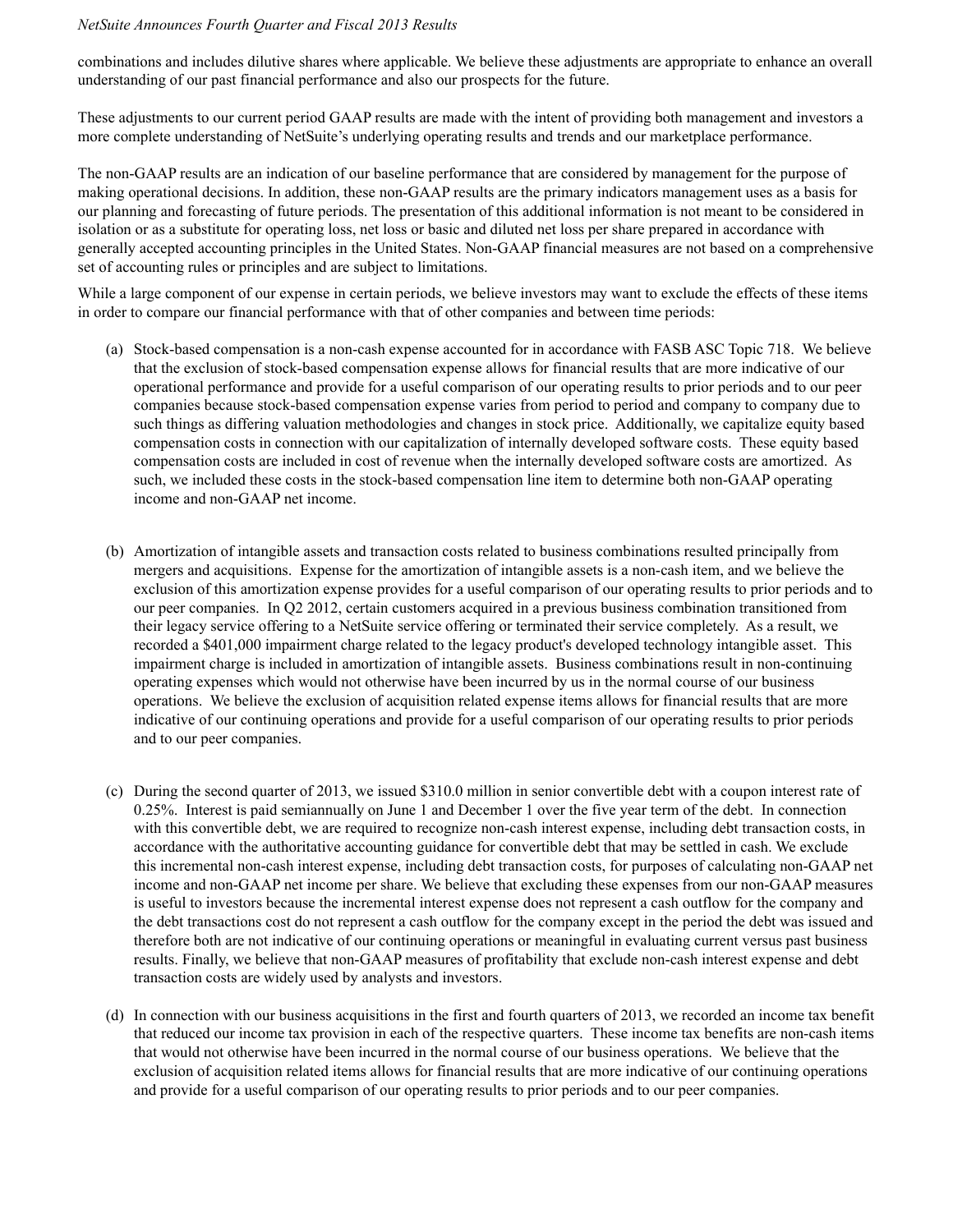### *NetSuite Announces Fourth Quarter and Fiscal 2013 Results*

(e) These securities are anti-dilutive on a GAAP basis as a result of the Company's net loss, but are considered dilutive on a non-GAAP basis in periods where the Company has reported positive non-GAAP earnings.